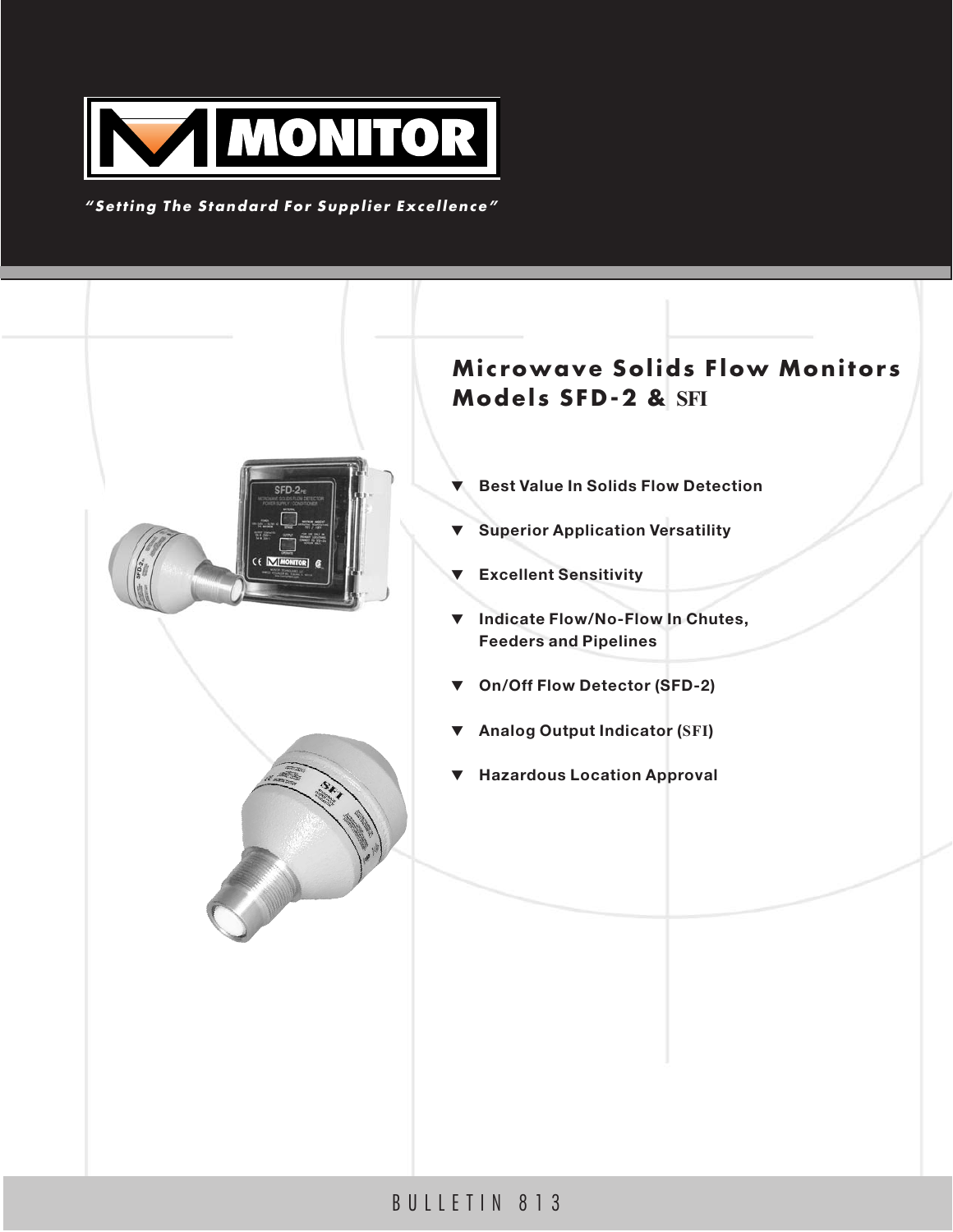

- **Senses Light And Heavy Materials, Small And Large Particles**
- **Non-Contact Sensor Detects Flow Through Most Non-Metallic Surfaces**
- ▼ **Non-Intrusive Flush Mounting No Probe Protruding Into Material Flow**
- **SFD-2 Provides Relay Outputs and Convenient Remote Electronics**
- ▼ **SFI Solids Flow Indicator Provides Variable Analog Signal**
- **Sensors Include CSA Class II, Division I Approval for Hazardous Locations**

Monitor's line of microwave solids flow monitors are high quality, industrial grade instruments capable of providing a signal indicating the flow/no-flow condition of solids and powders in gravity chutes, feeders and pneumatic pipelines. The Model SFD-2 Solids Flow Detector provides relay outputs that can be setup to indicate changes in the target flow stream (on/off). The Model **SFI** Solids Flow Indicator provides an analog output which varies with changing conditions of the material flow stream. These non-contact monitors contain no moving parts or probes that can wear out or break off in the material flow, thus ensuring process integrity.



An installed SFD-2 in a coal-fired power plant provides an alarm output when there is an interruption in coal supply.

M

The SFD-2 and **SFI** use low power microwaves to sense motion within the chute or pipeline being monitored. Microwaves are virtually unaffected by ambient noise and light, heat, humidity, pressure, vacuum, high or low temperatures or dust. This provides maximum effectiveness in typical industrial application environments. These advantages over sonic or mechanical flow monitors make microwave technology the best choice for solids flow monitoring.

## ▼*PRINCIPLE OF OPERA PRINCIPLE OF OPERATION*

Both the SFD-2 and **SFI** utilize a microwave transceiver (combination transmitter/receiver) enclosed within a watertight, dust-ignition proof powder coated aluminum housing with a screwon/off cover. A process seal (Teflon® or Ryton® ) acts as a transparent window through which the microwave energy is transmitted and the reflected return signal is received. The transceiver module generates and transmits a microwave signal into the area where material flow is to be monitored. The reflected microwave signal shifts in accordance with the Doppler Effect phenomena. The Doppler-shifted energy is analyzed to determine the appropriate output from the unit.

The SFD-2 has a split-architecture design consisting of the transceiver and a separate power supply/conditioning circuit board. The relays are incorporated on the power supply/conditioning circuit board, which is optionally available with a fiberglass enclosure and indicating lights. With the SFD-2, the Doppler-shifted energy signal from the transceiver is carried back to the power supply/conditioning circuit board through the user-supplied signal and power supply cable. At the power supply/conditioning circuit board the signal intensity is indicated with an LED and converted into a relay output based upon the sensitivity adjustment. The power supply/conditioning circuit board provides the power to drive the transceiver and contains the controls for setting sensitivity, hold-off time delay, hold-on time delay and fail-safe selection.

The **SFI** Solids Flow Indicator, unlike the SFD-2, consists solely of a transceiver. In this case the transceiver will receive its DC power through the user supplied signal cable and power supply. The three-wire design allows the user to monitor the analog output while providing the supply power to the unit. The Doppler-shifted energy is relative to the magnitude of the flow/no-flow condition that exists, when material velocity is constant, and this is reflected in the varying analog output signal.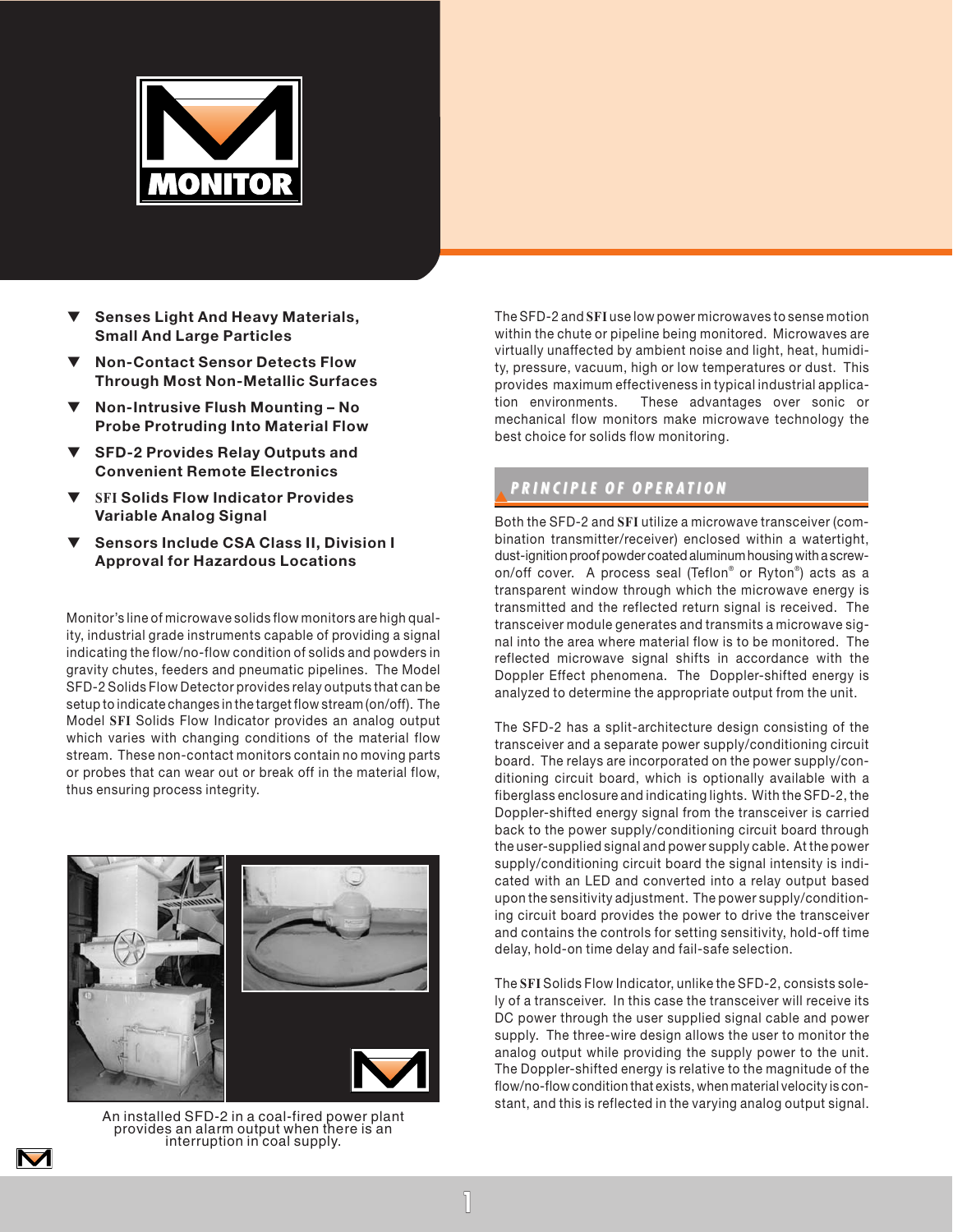## ▼*APPLICA APPLICATIONS*

Monitor's Solids Flow Detector and Indicator can be used in a variety of applications to detect flow/no-flow conditions of powders and bulk solid materials. The selection of either SFD-2 Solids Flow Detector or the **SFI** Solids Flow Indicator is based upon the type of output required (relay or analog).

Typical applications include:

- ▼ Detection of a partial or full plug in a conveying line
- ▼ Detecting the bridging of material in a storage vessel upstream
- ▼ Sensing inadequate or a lack of flow due to upstream equipment failure (conveyor, blower, diverter valve, feeder)
- ▼ Verifying flow conditions
- ▼ Turning on/off equipment or processes downstream

# ▼*USE OF SFI ANALOG OUTPUT USE OF SFI ANALOG OUTPUT*

The Model **SFI** Solids Flow Indicator can be used to infer the relative amount of flowing material within the target conduit (by monitoring the available analog signal). However, it should be noted that this device provides an output that should be considered, at best, a very rough estimate of the flow of material. The analog signal corresponds to the magnitude of the Doppler-shifted energy created by the flow of material through the microwave energy field.

*Note: Monitor Technologies LLC accepts no responsibility for the accuracy of the analog output signal. This signal can be influenced by several varying factors including, but not limited to, particle size distribution, dielectric constant variation, moisture content variation, dispersion of material flow, variation in velocity of material flow, movement of auxiliary equipment, temperature variations and type of conveying system. Please consult the factory to discuss applications where the accuracy of the analog output is of importance.*



Pictured at the left is a SFI installed in a plant that manufactures ink for desktop printers and copy machines. 100-pound batches of carbon black come out of a feeder and are pneumatically conveyed through a four-inch vertical line. The SFI is used to indicate when a batch of carbon black has cleared the line.

# ▼*FEA TURES*

#### **TRANSCEIVER (SENSOR)**

- ▼ Powder coated Nema 4 cast aluminum construction
- ▼ Approved for Class II hazardous areas
- ▼ Meets applicable FCC regulations
- ▼ Screw-on/off cover
- ▼ Teflon® process seal is standard
- ▼ 15-30VDC/Analog three-wire input/output (**SFI** only)

#### **CIRCUIT BOARD** *(SFD-2 only)*

- ▼ Connects to transceiver using an inexpensive, low voltage 3-wire system
- ▼ Convenient control functions for time delay, sensitivity and fail-safe selection
- ▼ Control function changes can be made without accessing the transceiver
- ▼ Yellow and Red LEDs indicate material flow intensity and output activation

# ▼*FEA TURES*

### **RYTON® PROCESS SEAL**

Both the SFD-2 and **SFI** come standard with a Teflon® process seal window through which the transmit/receive signal passes. While this material is compatible with most applications, a Ryton® seal is available for use in applications where the seal is subjected to high pressure or abrasive materials.

### **ENCLOSURE FOR CIRCUIT BOARD** *(SFD-2 only)*

The standard SFD-2 does not provide an enclosure for the power supply/conditioning circuit board. This allows the user to install the board wherever is appropriate. A NEMA 4X enclosure is available. When selected, the power supply/conditioning circuit board is supplied installed within a fiberglass enclosure furnished with long-lasting LED indicators flush with the enclosure face.



Left: Power Supply/ Conditioning Circuit Board

Right: Optional **Enclosure** 



 $\blacktriangledown$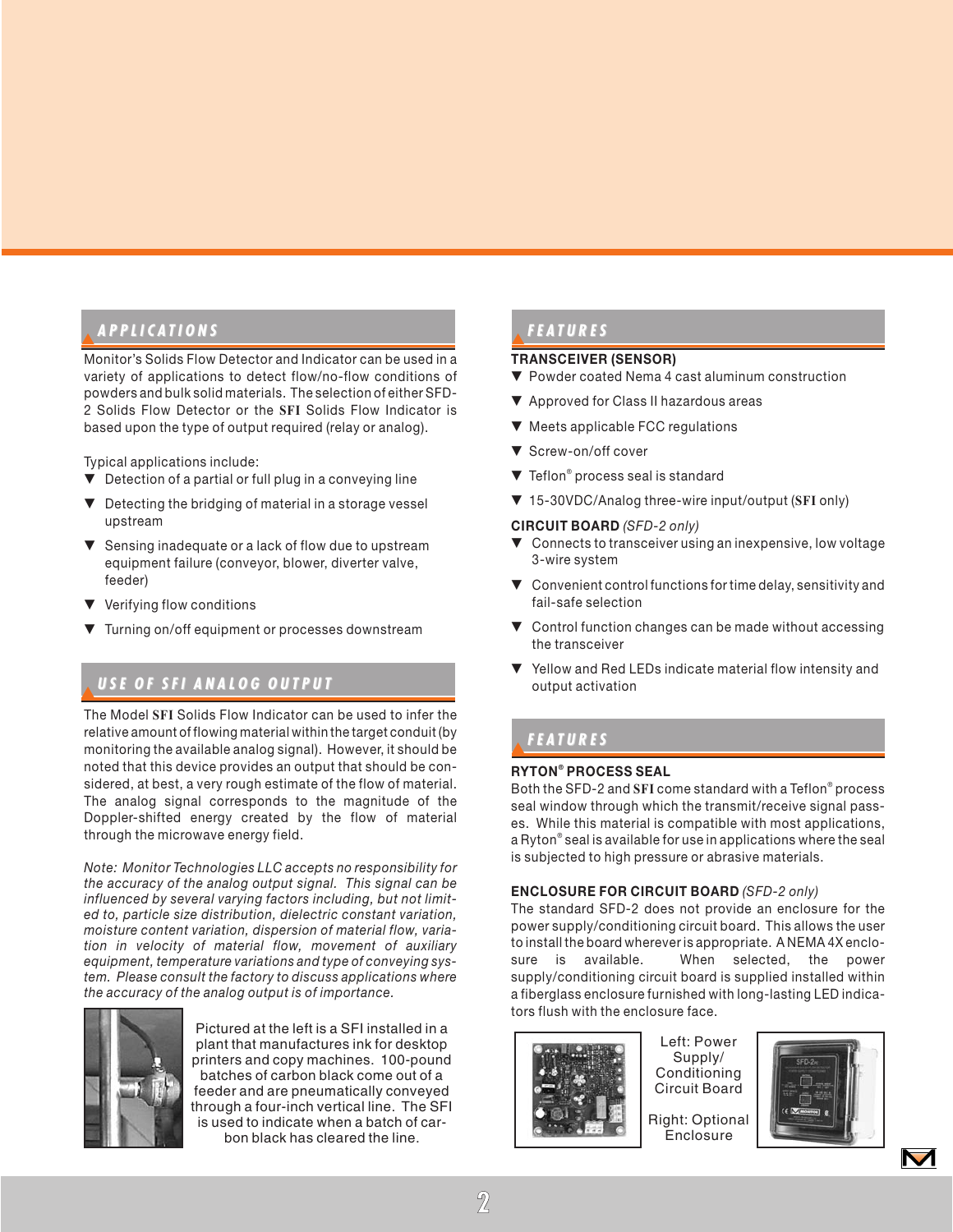## ▼*ACCESSORIES ACCESSORIES*

### **GALVANIZED HALF-COUPLING**

Monitor provides a galvanized half-coupling which can be welded to the chute or pipe for mounting the transceiver. Half Coupling: P/N 17-3111

#### **LOCKNUT**

M

The optional locknut provides flexibility in the depth of the mounting of the transceiver to ensure that the process seal is flush with the inside of the conduit in which the target material flows. Lock Nut: P/N 17-3000-7C

#### **SADDLE COUPLING**

The saddle coupling provides a means of mounting the transceiver without welding a mounting coupling. The saddle coupling, which includes a gasket, is suitable for round chutes 4-10" (102 - 254mm) in diameter and can be easily clamped to the chute or pipeline. Saddle Coupling: P/N 17-3102-1

## ▼*SENSOR MECHANICALS SENSOR MECHANICALS*



**DIMENSIONS ARE SHOWN IN INCHES WITH MILLIMETER EQUIVALENT IN BRACKETS**

# **STAINLESS STEEL ADAPTERS**

Four different mounting adapters can be used to provide a stainless steel process contacting surface. The adapter can be of either 1-1/2" NPT or Tri-Clamp® food grade construction.

| $1 - 1/2$ " NPT: | P/N 17-3303-1 (Teflon® seal) |
|------------------|------------------------------|
|                  | P/N 17-3303-3 (Ryton® seal)  |
| Tri-Clamp:       | P/N 17-3305-1 (Teflon® seal) |
|                  | P/N 17-3305-3 (Ryton® seal)  |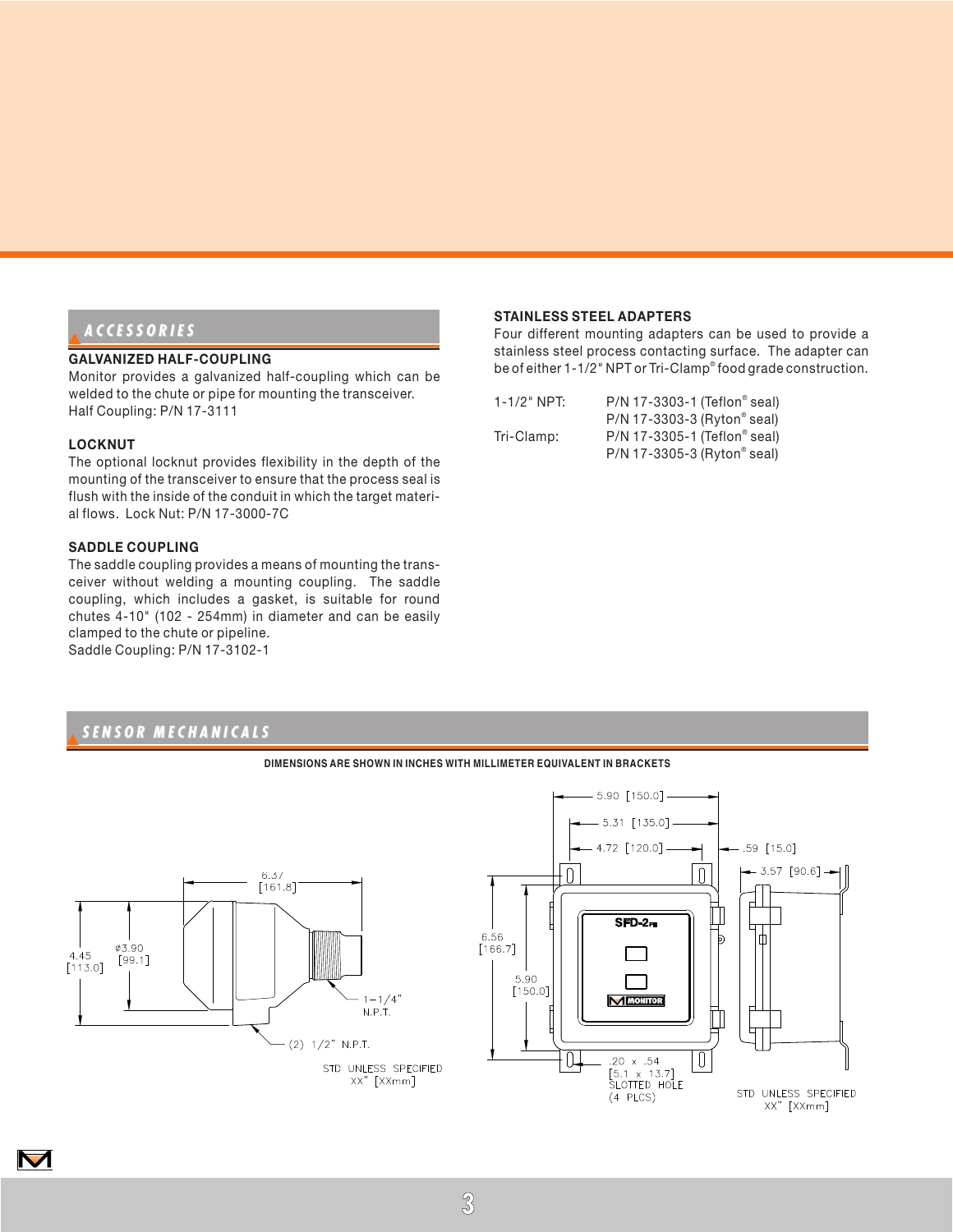

#### **ACCESSORIES**

|           | 17-3000-7c Locknut for securing housing in mounting coupling  | 17-3305-1 | Adapter, T304 S.S., Food Grade Tri-Clamp, Teflon <sup>®</sup> |
|-----------|---------------------------------------------------------------|-----------|---------------------------------------------------------------|
|           | 17-3102-1 Saddle Coupling with Gasket                         |           | Process Seal                                                  |
| 17-3111   | Half Coupling, Galvanized Steel                               | 17-3305-3 | Adapter, T304 S.S., Food Grade Tri-Clamp, Ryton <sup>®</sup>  |
| 17-3303-1 | Adapter, T304 S.S., 1-1/2" NPT, Teflon® Process Seal          |           | Process Seal                                                  |
|           | 17-3303-3 Adapter, T304 S.S., 1-1/2" NPT, Ryton® Process Seal |           |                                                               |
|           |                                                               |           |                                                               |

 $\blacktriangledown$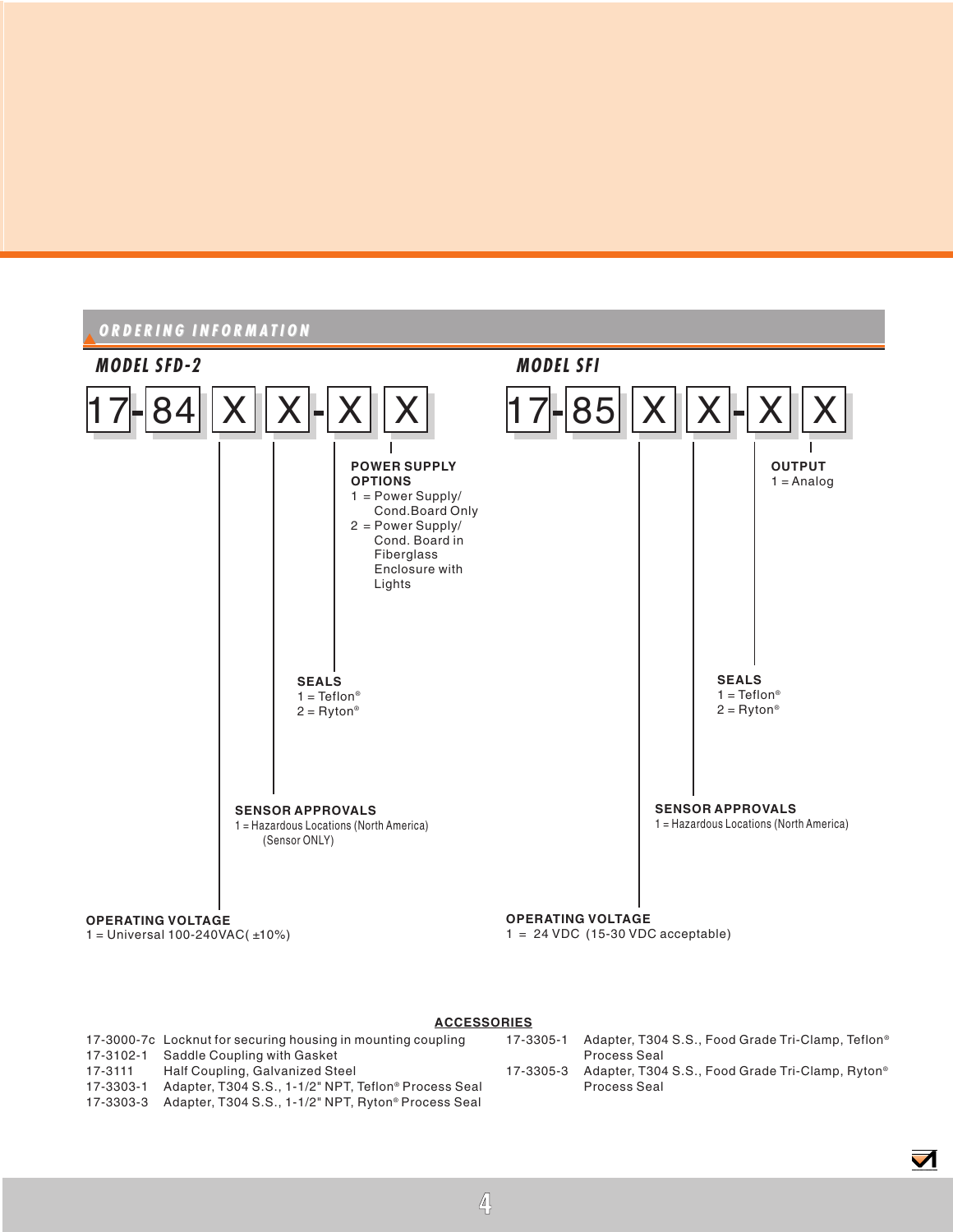# ▼*SPECIFICA SPECIFICATIONS*

#### **TRANSCEIVER (SENSOR)**

| <b>TRANSCEIVER (SENSOR)</b>                  |                                                                                                        |  |  |
|----------------------------------------------|--------------------------------------------------------------------------------------------------------|--|--|
| <b>Power Requirement:</b>                    |                                                                                                        |  |  |
| SFD-2                                        | Provided by power supply/conditioning PCB                                                              |  |  |
| <b>SFI</b>                                   | 15-30VDC, 100mA max.                                                                                   |  |  |
| Enclosure:                                   | Die-cast aluminum, beige polyester powder coated                                                       |  |  |
| <b>Enclosure Protection:</b>                 | NEMA 4, IP66                                                                                           |  |  |
| <b>Ambient Operating Temperature:</b>        |                                                                                                        |  |  |
| SFD-2                                        | $-40^{\circ}$ to $+185^{\circ}$ F ( $-40^{\circ}$ to $+85^{\circ}$ C)                                  |  |  |
| <b>SFI</b>                                   | $-13^{\circ}$ to $+185^{\circ}$ F ( $-25^{\circ}$ to $+85^{\circ}$ C)                                  |  |  |
| <b>Process Temperature:</b>                  | 250°F (121°C) if ambient air temp. below 150°F (65°C)                                                  |  |  |
| <b>Process Seals:</b>                        | TFE Teflon®, Ryton®                                                                                    |  |  |
| <b>Pressure Ratings:</b>                     | TFE Teflon® (75 psi intermittent) Ryton® (300 psi)                                                     |  |  |
| <b>Process Connection:</b>                   | 1 1/4" NPT (1-1/2" w/ SS Adapter)                                                                      |  |  |
| <b>Conduit Connection:</b>                   | (2) 1/2" NPT                                                                                           |  |  |
| <b>Detection Range:</b>                      | 0 to 10' free air, env. and target dependent                                                           |  |  |
| Sensitivity:                                 | Switch selectable HI/LOW                                                                               |  |  |
| <b>Minimum Velocity:</b>                     | 2.5 ft/sec (762 mm/sec)                                                                                |  |  |
| Output:                                      |                                                                                                        |  |  |
| SFD-2                                        | None, signal from transceiver is delivered to and processed by power supply/conditioning circuit board |  |  |
| <b>SFI</b>                                   | 4-20mA output typical (full span may not be achieved; actual span is application dependent)            |  |  |
| <b>Isolation (SFI Only):</b>                 | 750 VPK isolation between sensor ground and user power supply/analog supply                            |  |  |
| Indicators:                                  | Green LED - power                                                                                      |  |  |
|                                              | Yellow LED - loop, intensifies with disturbance detected                                               |  |  |
| Emission:                                    | 24.125 GHz, FCC & IC certified, energy                                                                 |  |  |
|                                              | levels less than 1mW/cm <sup>2</sup> (OSHA limit at 10mW/cm <sup>2</sup> )                             |  |  |
| Approvals:                                   | CSA <sub>US/C</sub> , Class II Div. 1& 2 Groups E, F & G                                               |  |  |
|                                              | <b>CE Mark (Ordinary Locations)</b>                                                                    |  |  |
|                                              |                                                                                                        |  |  |
| POWER SUPPLY/CONDITIONING BOARD (SFD-2 ONLY) |                                                                                                        |  |  |
| Enclosure (if supplied):                     | PBT/Polycarbonate                                                                                      |  |  |
| <b>Enclosure Protection:</b>                 | NEMA 4X, IP66                                                                                          |  |  |
| <b>Ambient Operating Temperature:</b>        | $-40^{\circ}$ to $158^{\circ}$ F ( $-40^{\circ}$ to $70^{\circ}$ C)                                    |  |  |
| <b>Interconnection Distance:</b>             | 2500ft max (minimum wire size 22 AWG)                                                                  |  |  |
| Power:                                       | Universal 100-240VAC, ±10%, 50/60HZ                                                                    |  |  |
| <b>Power Consumption:</b>                    | 5 VA max                                                                                               |  |  |
| Output:                                      | DPDT dry contact, 5A @ 250VAC, 30VDC                                                                   |  |  |
| External lights (if applicable):             | Solid state LED clusters                                                                               |  |  |
|                                              | Yellow - material sense                                                                                |  |  |
|                                              | Red – output operate                                                                                   |  |  |
| <b>Sensitivity Adjustment:</b>               | Single-turn adjust 0 to 100% of sensor range                                                           |  |  |
| <b>Time Delay:</b>                           | Hold-off, single-turn adjustment, 0.25 to 15 sec.                                                      |  |  |
|                                              | Hold-on, single-turn adjustment, 0.25 to 15 sec.                                                       |  |  |
| Fail-Safe:                                   | Switch selectable, (Flow/No-Flow)                                                                      |  |  |
| Indicators:                                  | Green LED - power                                                                                      |  |  |
|                                              | Yellow LED - sense                                                                                     |  |  |
|                                              | Red LED -output                                                                                        |  |  |

Ryton® - Trademark of Phillips Chemical Co. Teflon® - Trademark of Dupont Chemical Co. Tri-Clamp® - Trademark of Tri-Clover, Inc.

 $\blacksquare$ 

**5**

**Approvals:** CSAUS/C, ordinary locations, industrial control equipment CE Mark (Ordinary Locations)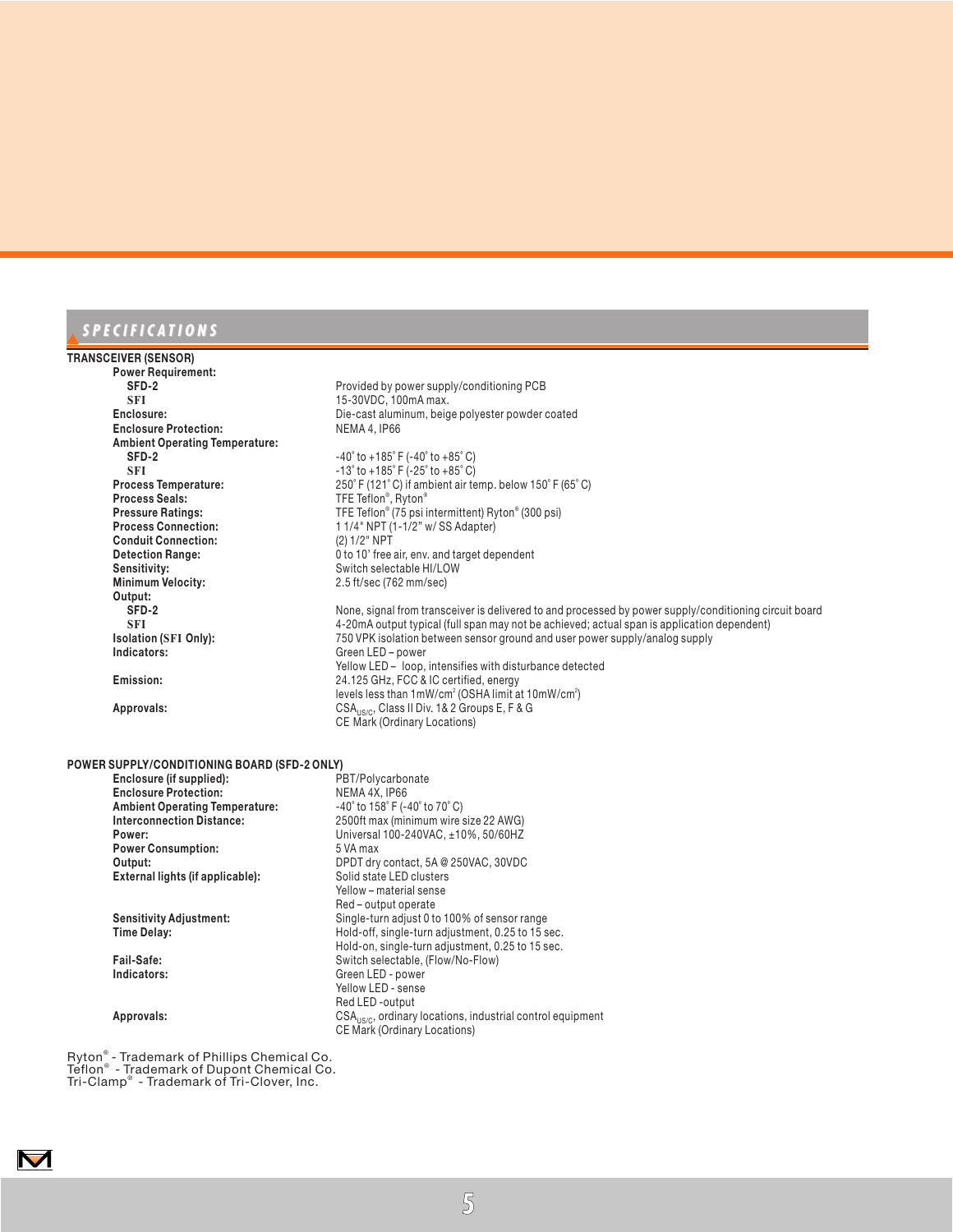# ▼*WARRANTY ARRANTY*

Monitor Technologies LLC warrants each SFD-2/**SFI** it manufactures to be free from defects in material and workmanship under normal use and service within two (2) years from the date of purchase. The purchaser must give notice of any defect to Monitor within the warranty period, return the product intact and prepay transportation charges. The obligation of Monitor Technologies LLC under this warranty is limited to repair or replacement at its factory. This warranty shall not apply to any product which is repaired or altered outside of the Monitor Technologies LLC factory, or which has been subject to misuse, negligence, accident, incorrect wiring by others or improper installation.

Monitor Technologies LLC reserves the right to change the design and/or specifications without prior notice.